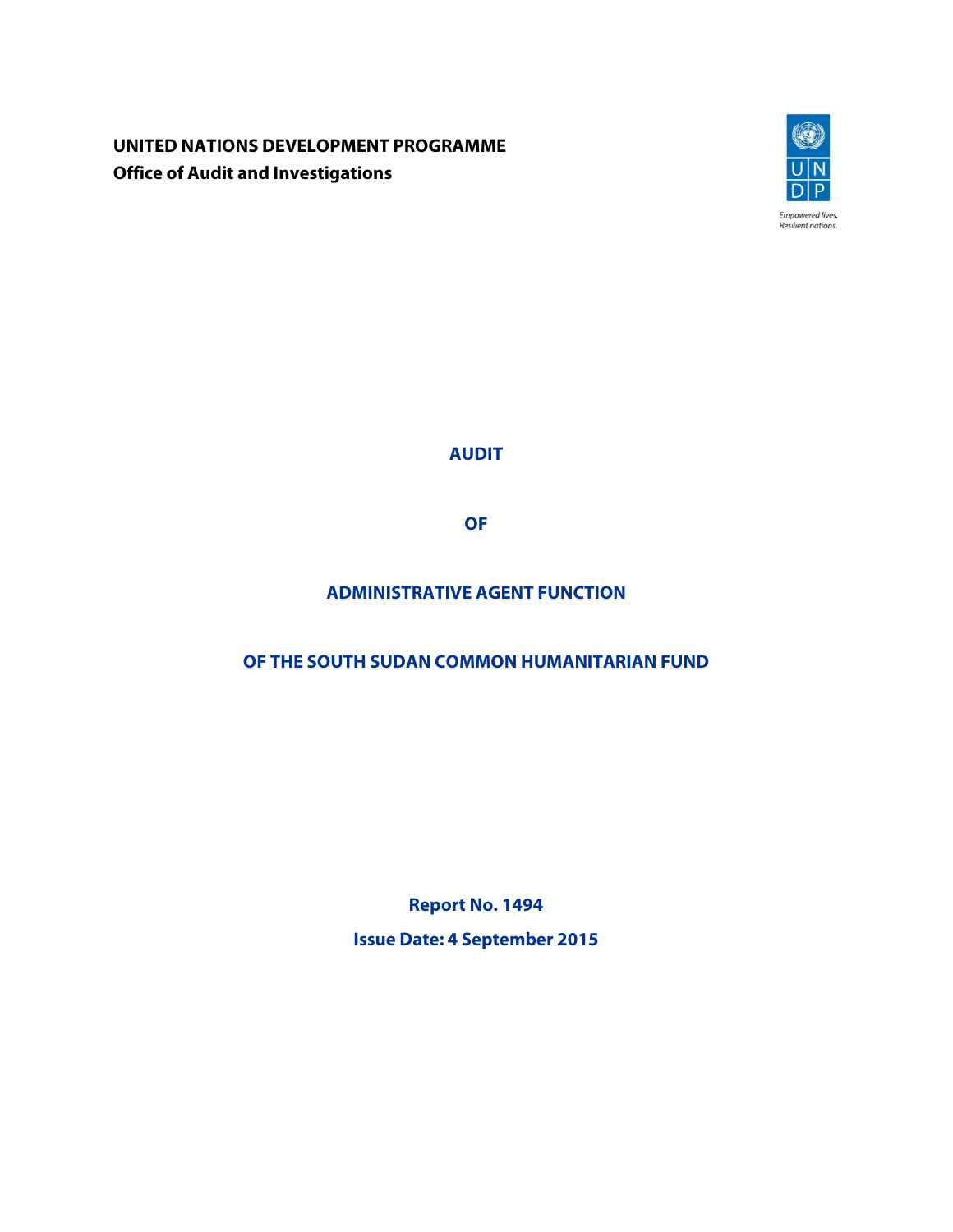

## **Table of Contents**

| <b>Executive Summary</b>                            |                |
|-----------------------------------------------------|----------------|
| <b>I.</b> About the South Sudan CHF                 | 1.             |
| II. Audit results                                   | $\overline{2}$ |
| Definitions of audit terms - ratings and priorities |                |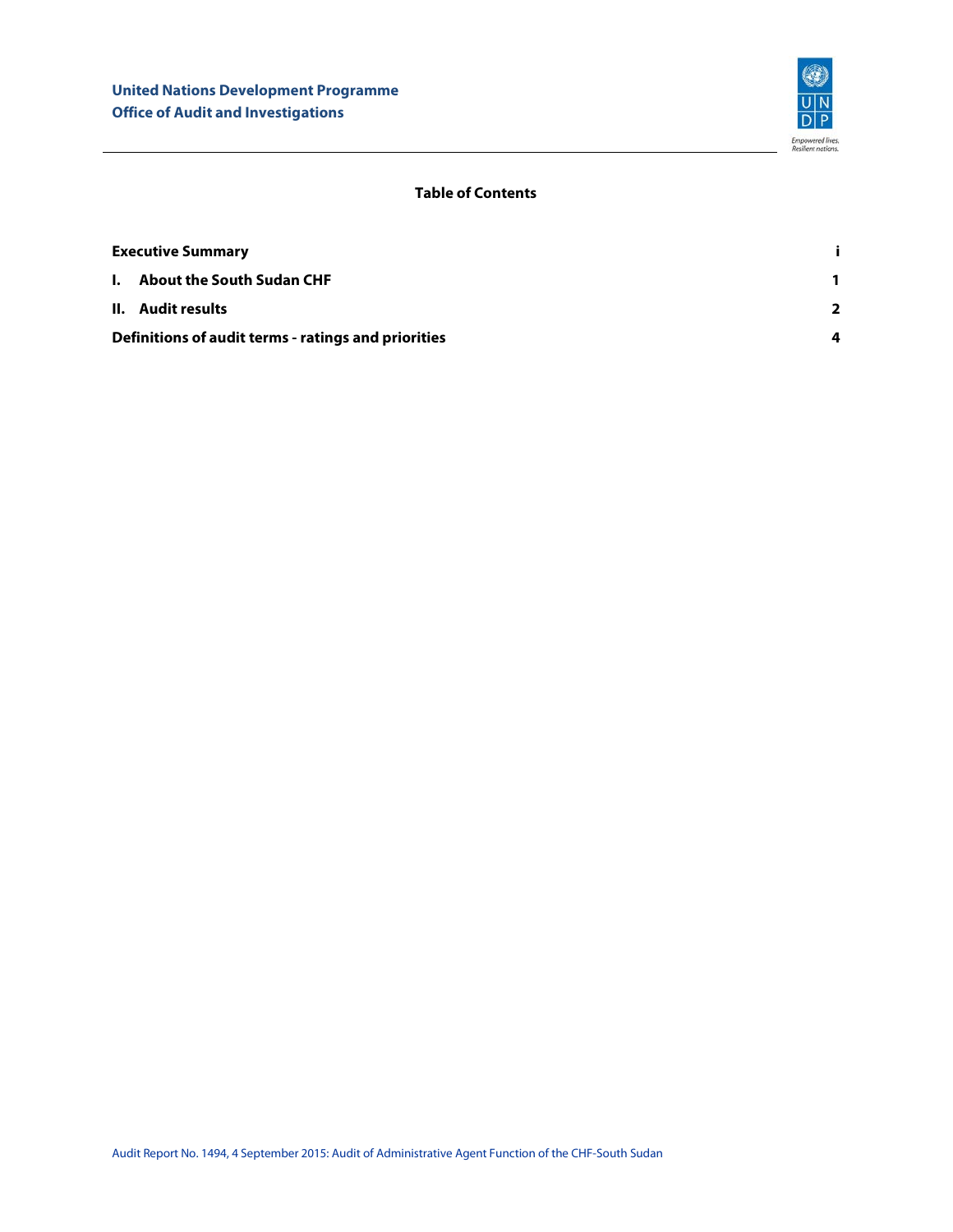

## **Report on the Audit of Administrative Agent Function of the South Sudan Common Humanitarian Fund Executive Summary**

<span id="page-2-0"></span>The UNDP Office of Audit and Investigations (OAI) conducted an audit of the Administrative Agent function of the South Sudan Common Humanitarian Fund (South Sudan CHF), which is under the responsibility of the UNDP Multi-Partner Trust Fund Office (the Office), from 1 to 12 June 2015. The audit aimed to assess the adequacy and effectiveness of the governance, risk management and control processes relating to the following areas and subareas:

- (a) governance and strategic management (organizational structure and delegation of authority, monitoring and reporting);
- (b) accounting for donor contributions;
- (c) accounting for transfer of funds to participating United Nations organizations and the International Organization for Migration;
- (d) certified financial reporting on sources and use of funds; and
- (e) expense reporting by participating United Nations organizations and the International Organization for Migration through the UNEX System (a web-based interface system that participating organizations used to report expenditure data).

The audit covered activities of the South Sudan CHF from 1 January 2014 to 30 April 2015. During this audit period, the South Sudan CHF recorded fund contributions totalling \$199 million (including \$33 million carried over from 2013) and fund disbursements totalling \$188 million. This was the first audit of the Administrative Agent function of the South Sudan CHF.

This audit is part of the joint audit of South Sudan CHF approved by the United Nations Representatives of Internal Audit Services. The other parts of the joint audit are: (a) a joint-governance audit to be conducted by the participating United Nations organizations; (b) a managing agent function audit to be conducted by OAI; and (c) programme and project audits to be conducted separately by the participating United Nations organizations based on their own risk-based planning. A separate report will be issued for each part of the joint audit of South Sudan CHF and a consolidated report will be issued at the conclusion of the joint audit.

The audit was conducted in conformance with the *International Standards for the Professional Practice of Internal Auditing*.

## **Overall audit rating**

OAI assessed the Administrative Agent function of the South Sudan CHF as **satisfactory***,* which means "Internal controls, governance and risk management processes were adequately established and functioning well. No issues were identified that would significantly affect the achievement of the objectives of the audited entity."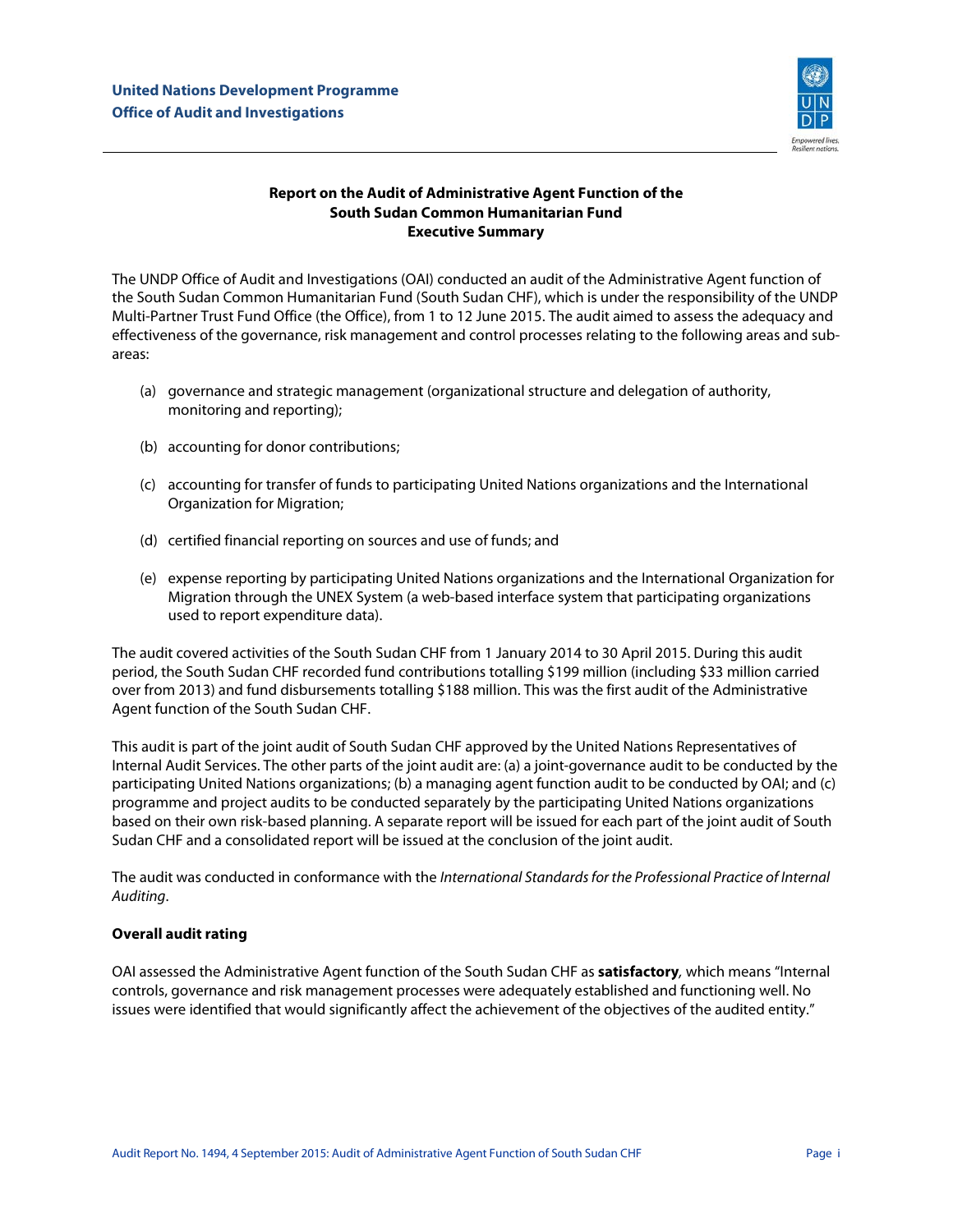**United Nations Development Programme Office of Audit and Investigations** 



The audit did not result in any recommendations.



 $\bar{\alpha}$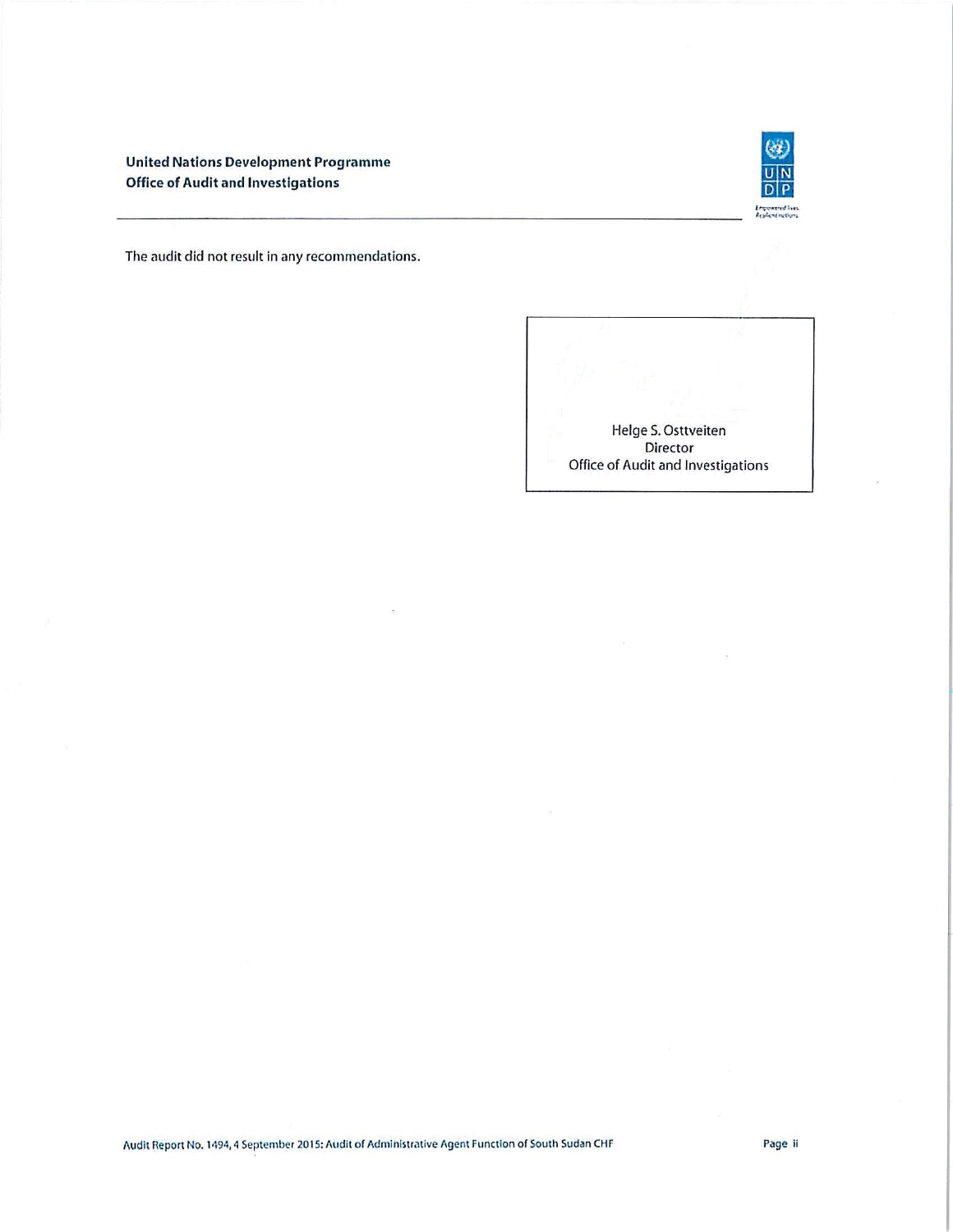

### <span id="page-4-0"></span>**I. About the South Sudan CHF**

The South Sudan CHF was established in February 2012 by the Humanitarian Coordinator for South Sudan, United Nations organizations, and donors, to support the timely allocation and disbursement of donor resources to the most critical humanitarian needs in South Sudan. It is a pooled funding mechanism under the overall authority of the Humanitarian Coordinator that is intended to support national and international NGOs and United Nations organizations, providing humanitarian assistance to people in need in a strategic and timely manner. The South Sudan CHF aims to give the Humanitarian Coordinator, in consultation with the Common Humanitarian Fund Advisory Board, the ability to allocate funds to priority humanitarian needs, encourage early donor contributions and allow rapid response to unforeseen needs.

The UNDP Multi-Partner Trust Fund Office located in New York served as the Administrative Agent for South Sudan CHF. The Administrative Agent function includes:

- (a) receiving contributions from donors to support South Sudan CHF;
- (b) administering funds received, including the provisions relating to the fund account and related matters;
- (c) disbursing funds to the participating United Nations organizations and the International Organization for Migration in accordance with the South Sudan CHF's Terms of Reference and the decisions of the Humanitarian Coordinator;
- (d) maintaining a reserve fund in accordance with the South Sudan CHF's Terms of Reference and the decisions of the Humanitarian Coordinator;
- (e) providing financial reporting to the Humanitarian Coordinator and donors; and
- (f) disbursing funds to participating United Nations organizations and the International Organization for Migration for any additional costs for tasks that the Humanitarian Coordinator may decide to allocate in accordance with the South Sudan CHF's Terms of Reference.

From its inception up to the end of December 2014, the South Sudan CHF received a total of \$370 million in contributions and disbursed a total of \$344 million (93 percent) to participating United Nations organizations and the International Organization for Migration. Of the amounts disbursed, the Office reported a total of \$275 million expensed as of 31 December 2014.

| <b>Contribution</b>                                         |                 |            | Net Funded Amount / Expenditure                          |                                                                                          |            |  |
|-------------------------------------------------------------|-----------------|------------|----------------------------------------------------------|------------------------------------------------------------------------------------------|------------|--|
| <b>Donor</b>                                                | <b>Deposits</b> |            | <b>Participating UN</b><br><b>Organization</b><br>(PUNO) | <b>Net Funded</b><br><b>Expenditures</b><br>of PUNOs<br><b>Amount to</b><br><b>PUNOs</b> |            |  |
| Australian Agency for International<br>Development (AusAID) | 14,162,000      | <b>FAO</b> |                                                          | 15,624,064                                                                               | 15,467,589 |  |
| Government of Australia                                     | 7,009,900       | <b>IOM</b> |                                                          | 51,678,790                                                                               | 46,289,772 |  |
| Government of Belgium                                       | 6,276,525       |            | <b>UNFPA</b>                                             | 4,777,025                                                                                | 3,515,308  |  |
| Government of Demark                                        | 20,495,060      |            | <b>UNHCR</b>                                             | 13,383,324                                                                               | 13,112,443 |  |
| Department of International<br>Develpement (DFID)           | 169,219,364     |            | <b>UNICEF</b>                                            | 46,142,915                                                                               | 34,283,919 |  |
| Government of Germany                                       | 1,957,870       |            | <b>UNESCO</b>                                            | 490,000                                                                                  | 482,880    |  |
| 10,152,270<br>Irish Aid                                     |                 |            | <b>UNOPS</b>                                             | 7,168,477                                                                                | 6,955,160  |  |

**Table 1. Fund Overview as of 31 December 2014** (Source: Consolidated Annual Financial Report on Activities Implemented under the South Sudan Common Humanitarian Fund, 15 May 2015)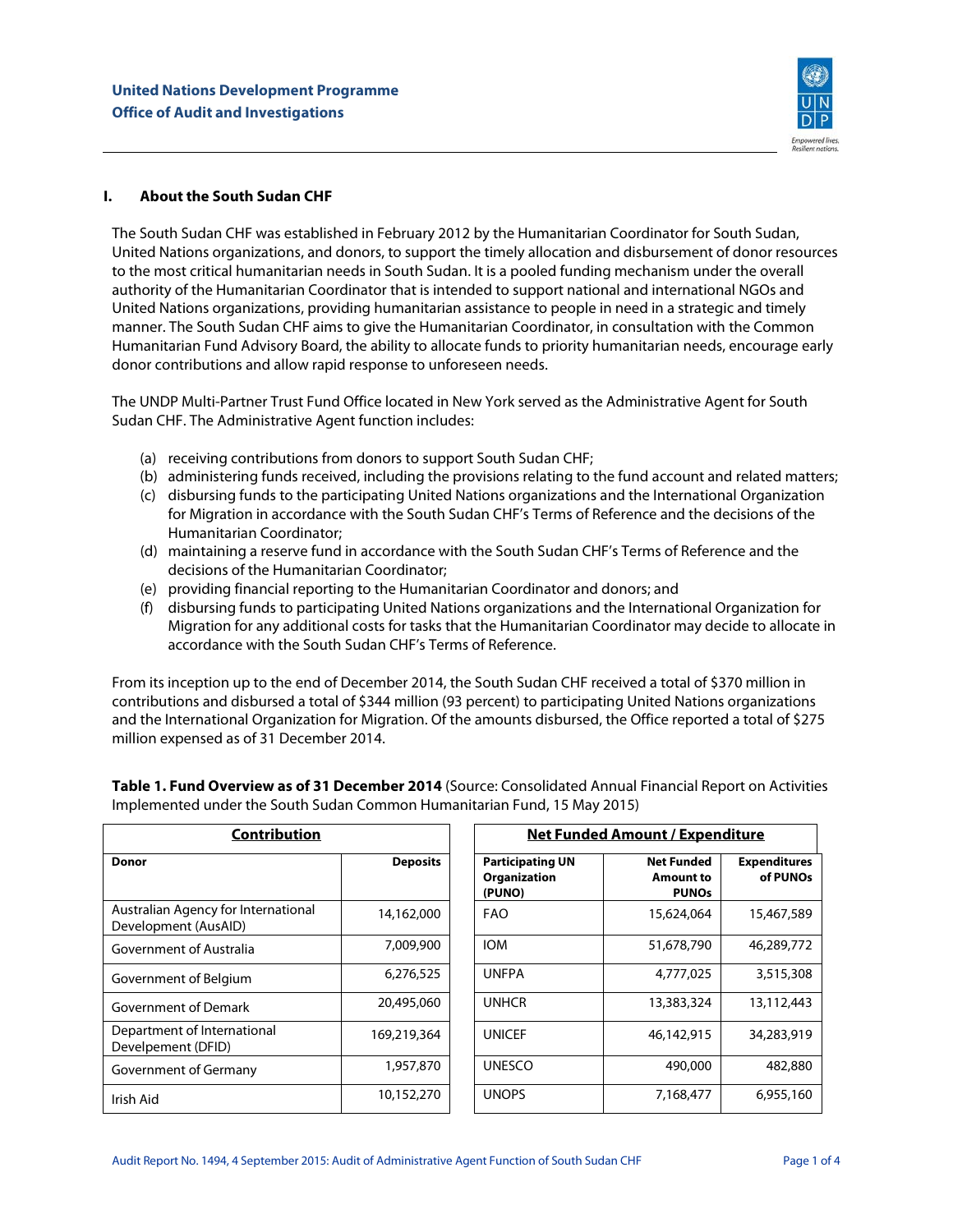

| <b>Contribution</b>                                                   |                 |  | <b>Net Funded Amount / Expenditure</b>            |                                                |                                 |  |
|-----------------------------------------------------------------------|-----------------|--|---------------------------------------------------|------------------------------------------------|---------------------------------|--|
| <b>Donor</b>                                                          | <b>Deposits</b> |  | <b>Participating UN</b><br>Organization<br>(PUNO) | <b>Net Funded</b><br>Amount to<br><b>PUNOs</b> | <b>Expenditures</b><br>of PUNOs |  |
| Government of the Netherlands                                         | 40,665,100      |  | <b>WFP</b>                                        | 24,656,779                                     | 21,650,076                      |  |
| Government of Norway                                                  | 32,186,374      |  | <b>WHO</b>                                        | 7,179,994                                      | 5,455,701                       |  |
| Swedish International Development<br>66,304,998<br>Cooperation (Sida) |                 |  | <b>UNDP</b>                                       | 856,000                                        | 762,698                         |  |
| Swiss Agency for Development and<br>Cooperation (SDC)                 | 2,049,511       |  | UNDP/NGO                                          | 171,819,830                                    | 126,938,373                     |  |
| <b>Total</b>                                                          | 370,478,973     |  | <b>Total</b>                                      | 343,777,198                                    | 274,913,920                     |  |

In July 2015, the South Sudan CHF received additional funds totalling \$46 million and disbursed \$62 million to participating United Nations organizations and the International Organization for Migration. The details of expenditures incurred by the PUNOs and IOM for the projects under their management were not available yet at the time of the audit.

## <span id="page-5-0"></span>**II. Audit results**

Satisfactory performance was noted in all of the audit areas:

#### (a) Governance and strategic management

The legal framework documents, 'Memorandum of Understanding for the South Sudan CHF' and 'Standard Administrative Arrangement', set forth roles and responsibilities of the Office as the Administrative Agent for South Sudan CHF. The organizational set-up of the Office provided adequate segregation of duties in managing and accounting for funds. A key control was in place to monitor the Office's performance with regard to timeliness of disbursements to participating United Nations organizations and the International Organization for Migration. The reporting process is determined by strict deadlines as set forth by the legal framework documents. Furthermore, the elements of the reporting process such as certified annual financial statement (see 'item d' below) and IT systems (see 'item e' below) are generally conducive to accurate and timely reporting and are working well. Feedback received from donors by OAI generally included positive views on the Office's overall performance and the working relationship with donors.

#### (b) Accounting for donor contributions

The Office established financial controls that allowed adequate and effective management of donor contributions. In addition, the review of 10 donor contributions totalling \$93 million (or 49 percent of total available contributions during the audit period) disclosed that they were recorded in accordance with the signed agreements and the established policies and procedures. Feedback received from donors by OAI also generally included positive views on the Office's overall performance in managing the receipt of donor contributions.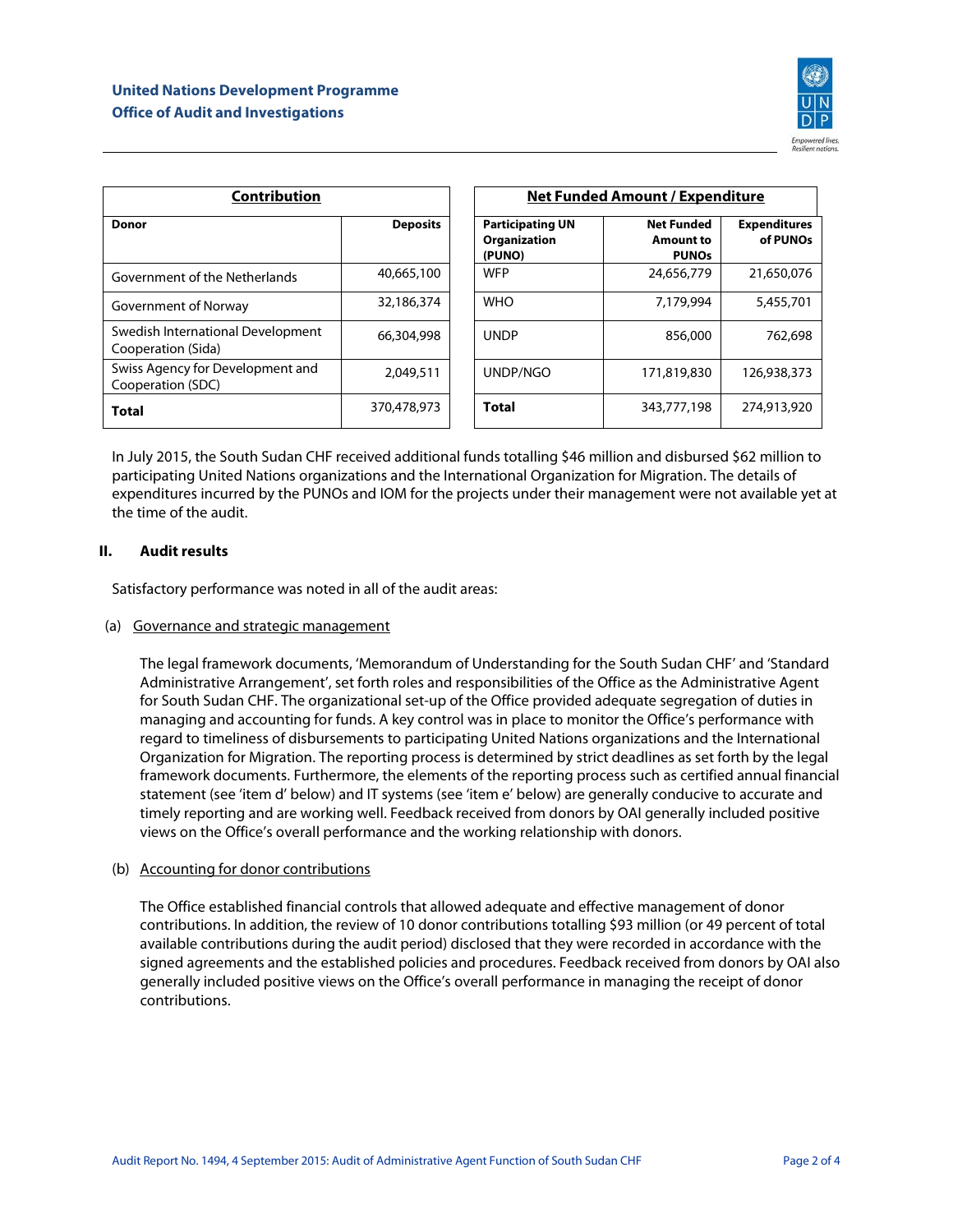

## (c) Accounting for transfer of funds to participating United Nations organizations and the International Organization for Migration

The Office established financial controls that allowed adequate and effective disbursements to participating United Nations organizations and to the International Organization for Migration. In addition, the review of 25 disbursements totalling \$54 million (or 29 percent of the total disbursements made during the audit period) disclosed that the disbursements were duly approved by the Humanitarian Coordinator and were processed in accordance with the 'Memorandum of Understanding for the South Sudan CHF', and with the established policies and procedures. The feedback received from donors by OAI generally included positive views on the Office's overall satisfactory performance in the transferring of funds to participating United Nations organizations.

#### (d) Financial reporting on sources and use of funds

The amounts in the 2014 financial reports co-signed by the UNDP Chief Finance Officer and the Deputy Executive Coordinator of the Office agreed with the information posted by the participating United Nations organizations and the International Organization for Migration to the Office's portal.

(e) Expense reporting by participating United Nations organizations and the International Organization for Migration through the UNEX System

In 2014, all participating United Nations organizations and the International Organization for Migration duly reported their expenditures, totalling \$122 million, through the UNEX system.